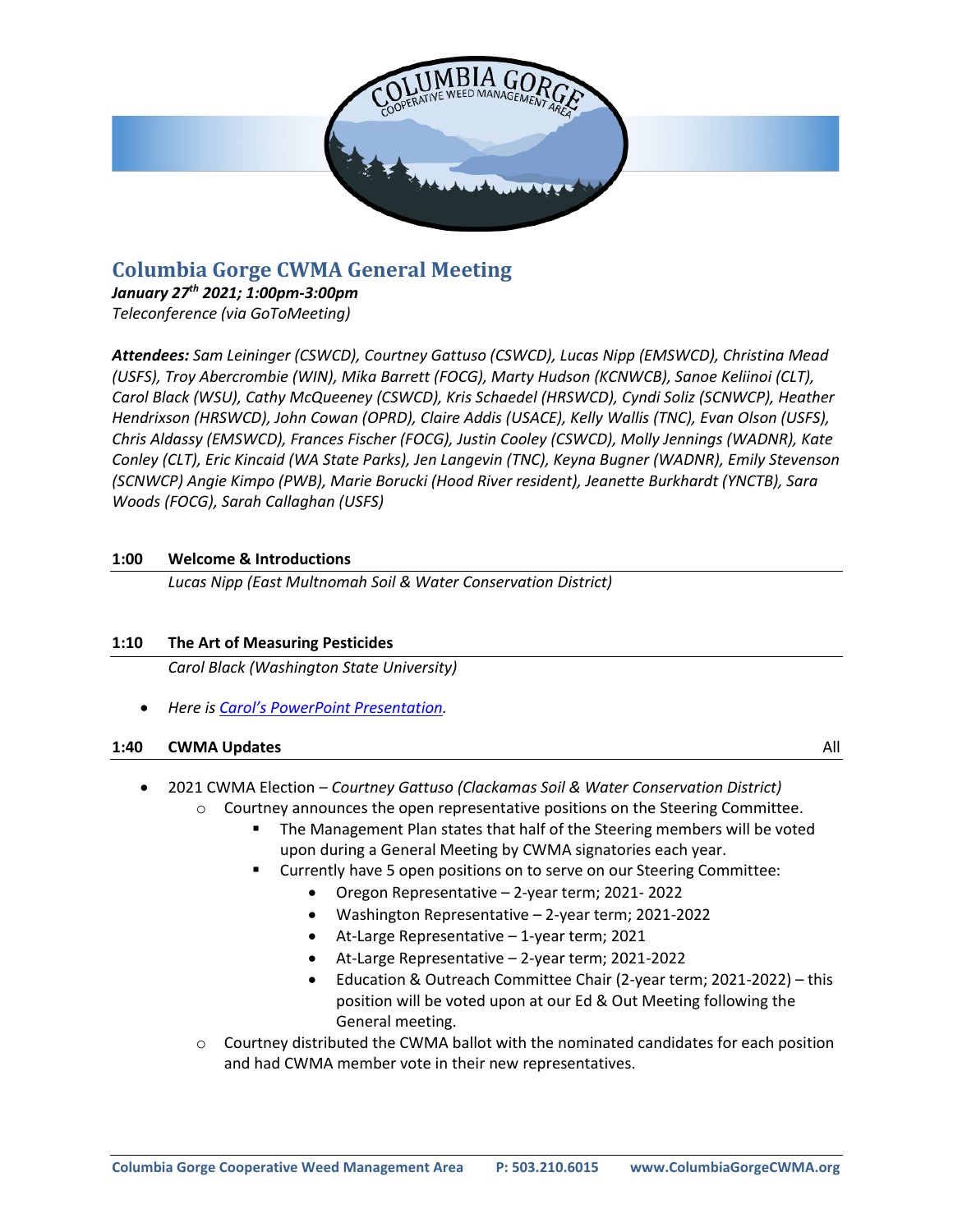- $\circ$  The results show that Emily Stevenson will be the Washington Representative, Kate Conley (CLT) will be the 1-year At Large Representative, Angie Kimpo (PWB) will be the Oregon Representative, and Christina Mead will be the 2-year At-Large Representative!
- Invasive Species & Exotic Pest Workshop *Emily Stevenson (Skamania County*)
	- $\circ$  The 10<sup>th</sup> Annual Invasive Species & Exotic Pest Workshop is scheduled for February 25<sup>th</sup> as a webinar conference.
	- $\circ$  We have a great lineup of speakers from beyond the Columbia Gorge boundaries. Marty will be giving his crowd-pleasing invasives Kahoot quiz.
	- o It is FREE!
	- o [Registration is open!](https://attendee.gotowebinar.com/register/8666675418408863248)
		- Currently have 155 registrants signed up.
	- o Event agenda and more info[: columbiagorgecwma.org/2021-isepworkshop](https://columbiagorgecwma.org/2021-isepworkshop/)

#### **2:00 Partner Discussion** All

- Happy New Year! Let's discuss our plans for 2021 and any new changes/updates within our organizations.
- Partners:
	- o USFS
		- Columbia River Gorge National Scenic Area
			- Forest Supervisor and Natural Resources Staff Officer both just retired, lots of changes in management, in the process of clarifying CRGNSA Natural Resources Plan, a month out from official signatures, feel good about work plan for the year, trying to get funding to our partners, taking cautious with partners and contractors in the field, juggling to make it through.
		- Gifford Pinchot NF/Mt. Adams
			- Evan is tightening up their quarry program, Sarah had a seasonal put together a list of quarries in the area, back on duty mid-March.
		- Mt. Hood NF
			- Christina Sarah covered region 6 pretty well regarding budget and COVID, Sarah Hall is moving to sunny New Mexico, took another position with USFS, fire recovery efforts, spending a lot of time redeveloping plan for management moving forward, hope to get more funding for weed efforts.
	- o The Nature Conservancy
		- Getting our season ready, COVID has reduced staff numbers cause of seasonal housing, working with Sarah Callaghan getting neighbors property sprayed for invasive grass at Tom McCall Preserve, have tall oat grass, interested in treatment suggestions.
	- o EMSWCD
		- Worried about crew work, moved into winter and was trying to figure out the breaking point—if there was going to be any COVID spikes or anything, crew work is fairly shielded from COVID, mobilization is a pain bringing a lot of vehicles, staying pretty safe from working outside, been doing a lot of winter weed work on clematis and ivy, a little shiny geranium and scotch broom work near Bull Run, getting agreements lined up.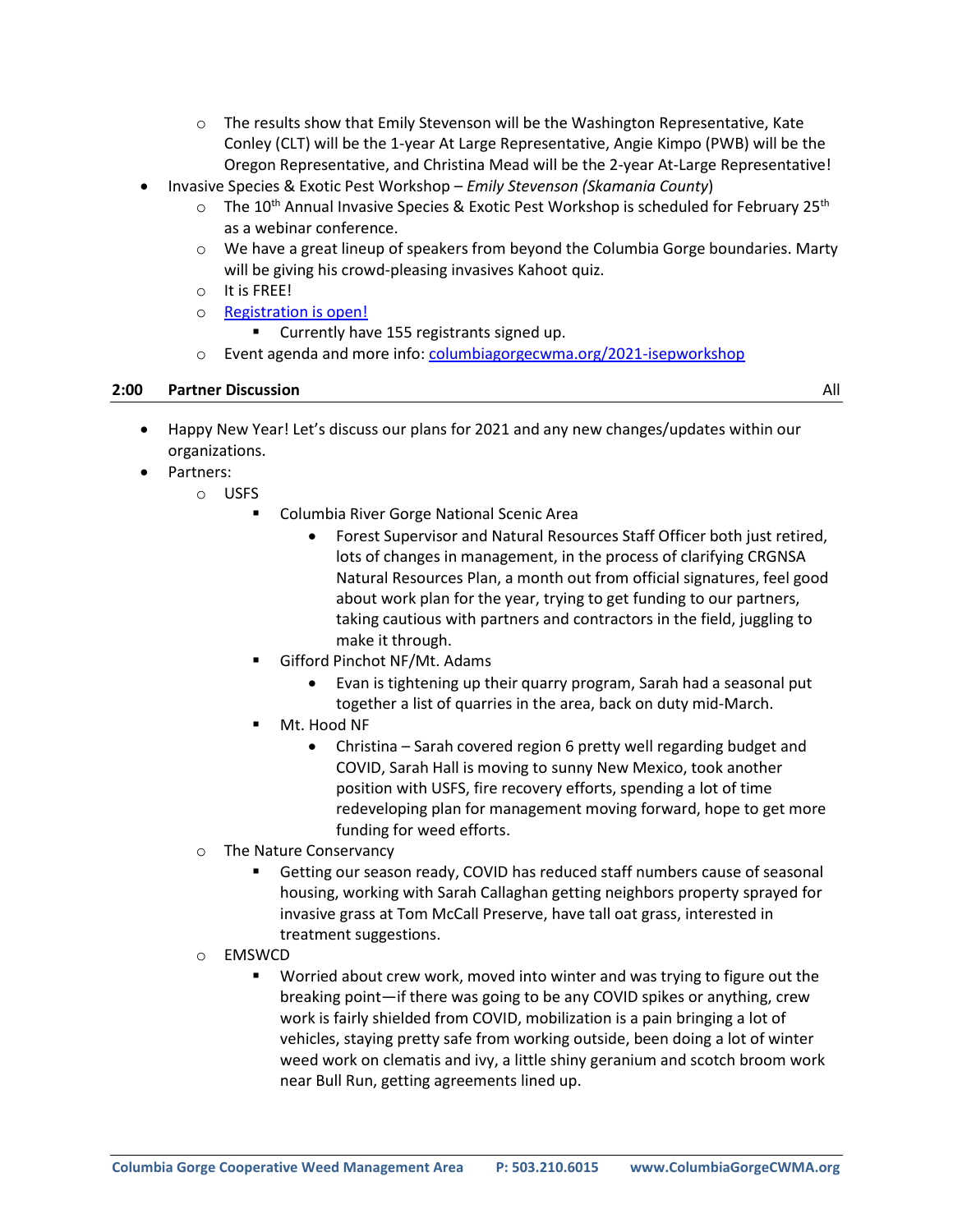- o HRSWCD
	- Same garlic mustard treatments plan, COVID screwed up things last year, working with Ash Creek, been tending to technical assistance, asks the group about jimson weed, landowner saw it. It's an ornamental that people plant some times, but it is toxic.
- o CSWCD
	- Worked with Sarah on ETART planning, Lolo pass and PH work will continue, lots of end of the year reporting, planning for the year ahead, curious about contractor prices due to COVID sanitation/mobilization, new RFP will be open for bids next year, hired a new District Manager in December, his name is Chris Lapp from US Fish and Wildlife.
- o Portland Water Bureau
	- Continuing to fight off weeds in the Bull Run Watershed, treating a lot of shiny geranium and false brome, working with Troy on a regional mountain bike trails outreach project, focusing on Powell Butte, Sandy Ridge, etc. Providing outreach signs and materials for mountain bikers and trail crews.
- o Columbia Land Trust
	- Gearing up for treatments, cereal rye grass is an issue on the roadsides, been doing a winter glyphosate treatment, would like grass specific herbicide recommendations, rush skeleton grass is a huge issue, might be a good CWMA support project, just did treatments on tree of heaven, drilled and injected treatments, yellow flag iris control--hired Ash Creek for the work, they were great, issues with COVID and getting crews--did pay extra for mobilization during COVID, some of crews had to firefight, but Ash Creek was able to get crews in a pinch, Sanoe is also on the call—she was hired as a Stewardship Assistant, hiring 2 new Stewardship Assistants and a Natural Resources Manager on the coast.
- o Skamania County
	- Business as usual, had crews all last summer, last winter her and Cyndi started basal bark treatments, scotch broom and spurge laurel, 3<sup>rd</sup> season trial on Italian arum, using a couple different herbicides on it, will pass it over to the group.
- o Klickitat County
	- Nothing really special to report. We have a new roadside sprayer but our roadside spray person retired so I will likely have to run it for the short term. I am the lead for vegetation management for all of the county roads here.
- o Washington Department of Natural Resources
	- More treatments of cereal rye and rush skeleton weed, figuring highest density areas, treatments of ventenata, continuing treatments of reed canarygrass been mowing, using weed cloths, and planting, stem injector for tree of heaven, first round of that, had a good season despite COVID
- o Oregon State Parks
	- Rough year as far as getting work done, lottery funds took a huge hit, seeing some recovery, getting insurance from executive committee that funding is approving more than expected, gave money EMSWCD to do work for them, got a ton of spraying done at Dabney State Park, took at hit on garlic mustard at John Yeon—fire precautions and tricky access, working in the next couple month with FOCG on crew work, the challenges continue, John Yeon and